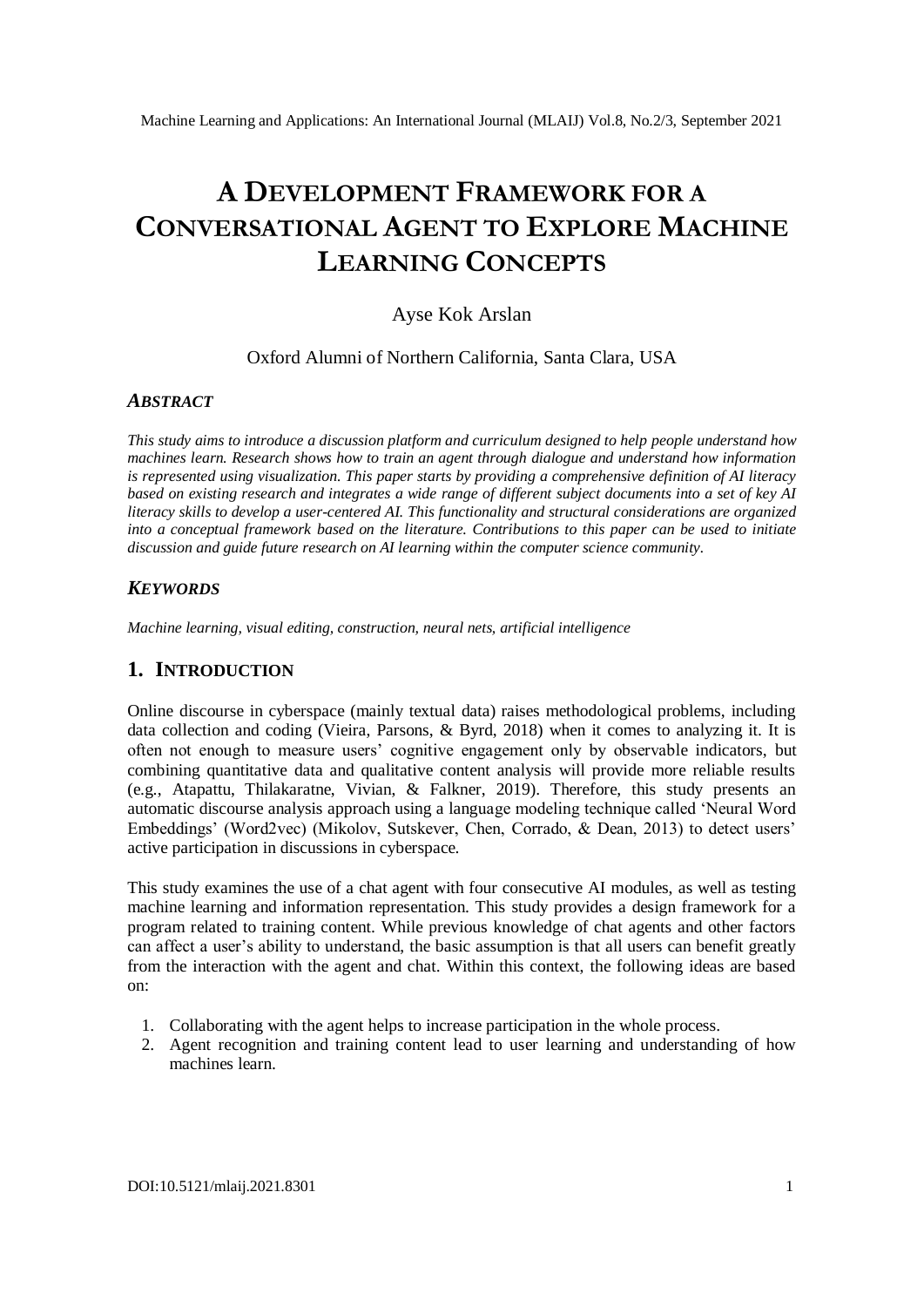# **2. RELATED WORK**

When it comes to human-technology relations there are various theoretical frameworks (Heersmink, 2012) which share the basic idea that technical objects are projections or extensions of human organism "by way of replicating, amplifying, or supplementing bodily or mental faculties or capabilities" (Lawson, 2010, p. 2).

With the growing scale of text data, discourse analysis has become a key application area of user analytics and data mining. While the number of exact duplicates and shares of a message can be used as a proxy for popularity, discovering and grouping together multiple messages making the same claims in different ways can give a more accurate view of prevalence. The ability to group claim-matched textual content in different languages would enable fact-checking organizations around the globe to prioritize and scale up their efforts to combat misinformation.

Semantic textual similarity (STS) refers to the task of measuring the similarity in meaning of sentences, and there have been widely adopted evaluation benchmarks including the Semantic Textual Similarity Benchmark (STS-B) (2017; 2016; 2015; 2014; 2013; 2012) and the Microsoft Research Paraphrase Corpus (MRPC) (Dolan and Brockett, 2005). The STS-B benchmark assigns discrete similarity scores of 0 to 5 to pairs of sentences, with sentence pairs scored zero being completely dissimilar and pairs scored five being equivalent in meaning. The MRPC benchmark assigns binary labels that indicate whether sentence pairs are paraphrases or not. Semantic textual similarity is a problem still actively researched with a dynamic state of the art performance.

Also, given the recent developments in AI, for instance, today's natural language processing systems have come a long way toward solving many different problems, such as translation, text generation, and question-answering on specific problems. Yet, the AI community still hasn't solved the problem of creating agents that can engage in open-ended conversations without losing coherence over long stretches. Such a system requires more than just solving smaller problems; it requires common sense, one of the key unsolved challenges of AI. To give a specific example, the General Language Understanding Evaluation (GLUE) benchmark, developed by some of the most esteemed organizations and academic institutions in AI, provides a set of tasks that help evaluate how a language model can generalize its capabilities beyond the task it has been trained for. Yet, if an AI agent gets a higher GLUE score than a human, it doesn't mean that it is better at language understanding than humans. According to the influential AI scholar Mitchell, capturing such knowledge is the current frontier of AI research. As Mitchell states, while we still don't know the answers to many of these questions, a first step toward finding solutions is being aware of our own erroneous thoughts to develop more robust, trustworthy, and perhaps intelligent AI systems.

To give some examples, Google's Teachable Machine [4] provides a web page where users can train the image classification system while TensorFlow provides a playground to collaborate, train, and test an in-depth neural learning net.

 *Learning with AI:* While most AI educational programs are the latest in a long line of ideas, the idea of introducing people to AI ideas began to work with Seymour Papert and Cynthia Solomon using the LOGO program and the Turtle robot [3, 5, 7, 9]. It has served as the basis for much of the current work. Many platforms teach AI by having an individual program in block-based languages including Cognimates [23], Machine Learning for Kids [29, 17] and eCraft2Learn [27]. Other platforms introduce AI within the context of robots,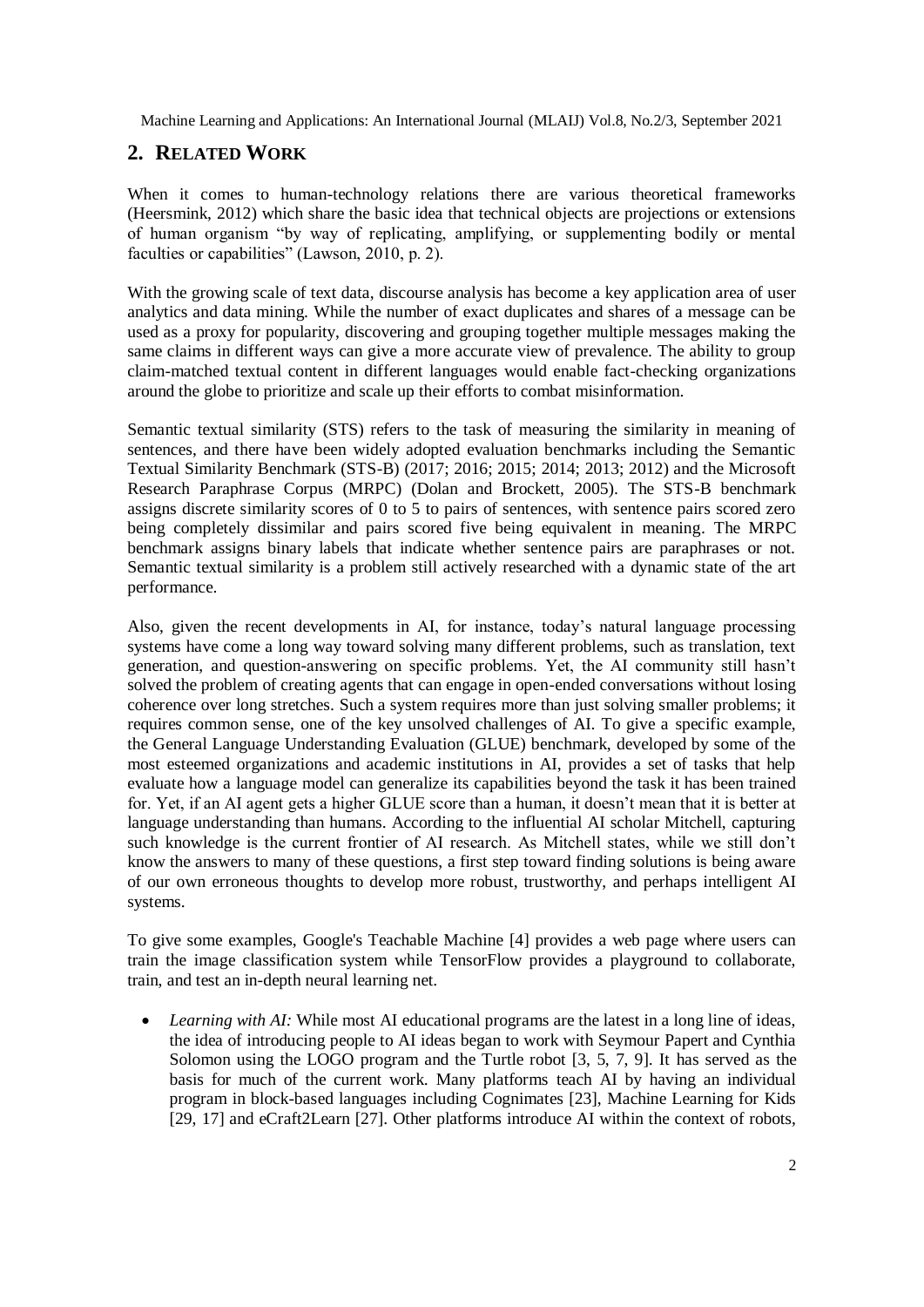such as Popbots [19, 21], as well as performance enhancements [3] and MIT App Inventor AI Extensions [13, 17, 19].

 *Learning with Conversational Agents*: Conversation agents are also used for learning, often as intelligent educators and learning friends [5]. The structure of these communication systems varies greatly, from incorporations and results based on the text [6] to integrated agents that can express emotions [7].

Researchers exploring how to engage younger students in design activities involving AI [4] identified five "major ideas" of AI to guide the development of standards:

- 1) "Computers detect the earth using sensors";
- 2) "Agents maintain models / representation of land and use it for consultation";
- 3) "Computers can learn from data";
- 4) "Making social media agents is a major challenge for AI engineers"; and
- 5) "AI applications can affect society in both positive and negative ways" [13]].

The model development starts with the following questions about AI:

#### What is AI?

Explaining what AI can confuse even experts [16,12], as the term has changed over the years. Nilson describes AI as "that work dedicated to making machines smarter ... [where] intelligence is the quality that makes a business more efficient and foresight" [10]. However, Schank notes that the definitions of intelligence may vary depending on the investigator and their approach to understanding AI [16]. He suggests that there are two main objectives of AI research - "building a smart machine" and "finding a kind of intelligence" [16]. He then proposed a set of features that included common "intelligence" - communication, knowledge of the world, internal knowledge, purpose, and art - emphasizing that the ability to read is the most important factor in intelligence [16].

What Can AI Do?

While AI has been able to find patterns in the amount of data, perform repetitive tasks, and make decisions in controlled environments, people now live better in many tasks that require art, emotion, information transfer, and social interaction.

#### How does AI work?

A better understanding of how AI works can help people build more sensible types of programs they work with. For this and other reasons, much of the research available on AI education in university and K-12 environments focuses on informing how AI works.

#### *Cognitive Systems*

Cognitive systems - or AI systems are rated after ideas about the human mind [4] - are used in a variety of application domains, including WordNet, IBM's Watson, expert systems, and cognitive educators. Most comprehension program messages cover topics related to information representation, planning, decision making, problem solving and learning.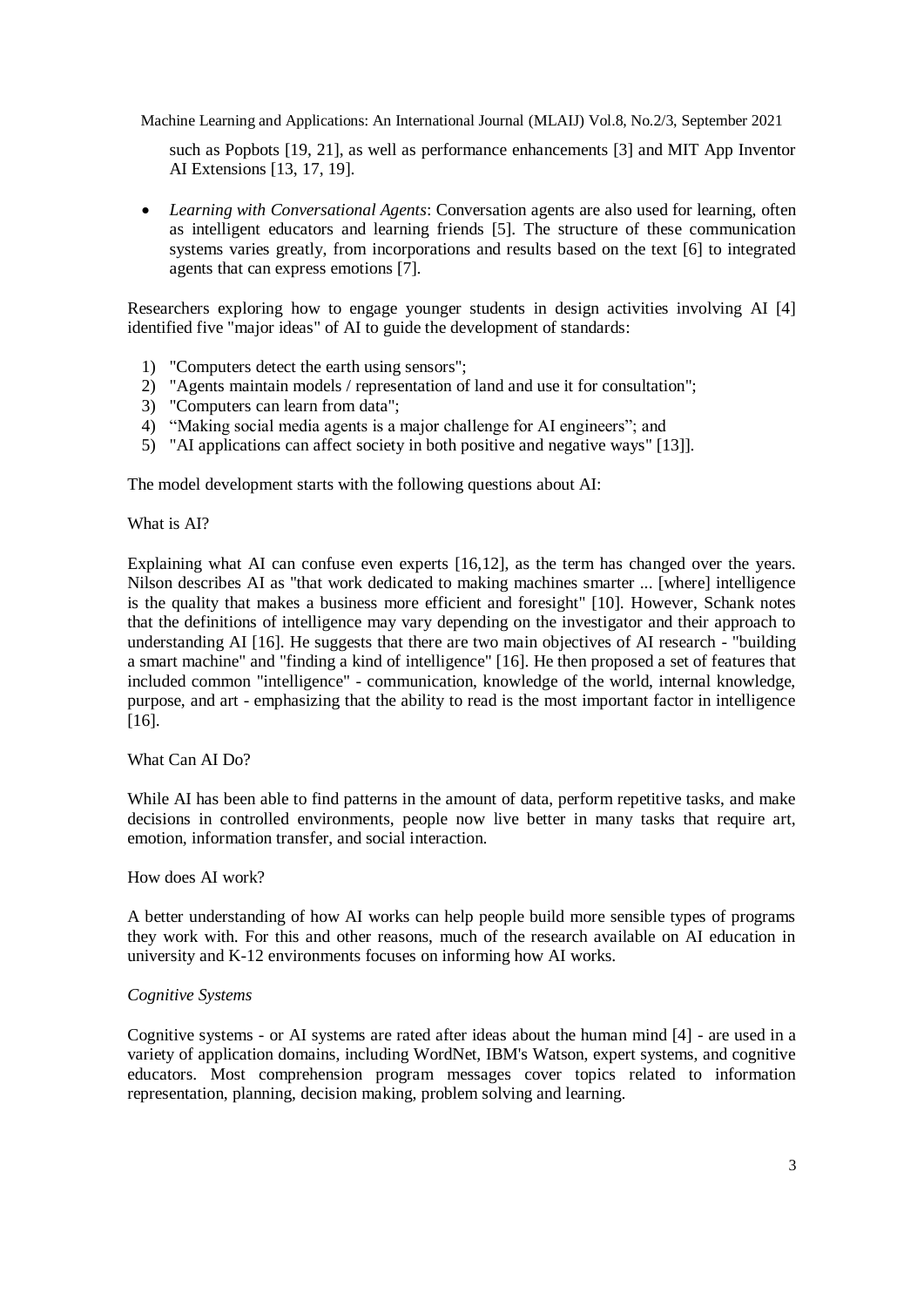Cognitive systems use many techniques for planning, decision-making, problem-solving and learning. Users may not need to understand all of these strategies in detail, but a higher understanding of how computers make decisions can help in interpreting and understanding the algorithms [29].

#### *Machine Learning*

Many students think that computers think like humans and want to make connections between human perceptions of understanding and machine learning [12]. Students are also often surprised that ML requires human decision-making and is not self-inflicted.

Research suggests that one of the ways to eliminate students' misconceptions about ML is to get involved in integrated integration. Sulmont et al. while others suggest that students develop physical algorithms to understand them in a practical way [4,6,12]. This technique has also been used in CS education [2]. In general, AI manual testing has been used as a means of implementing a variety of AI education programs (e.g. [4]), including projects where students can train ML models to analyze their movements and gestures [4,14].

#### *Robotics*

Understanding that AI agents can physically act on and react to the world is an important prerequisite for understanding robotics. Learning about sensors and their capabilities (one of the "big ideas" of AI [13]) can also aid in understanding how AI devices gather data and interface with the world.

This study provides the development of a platform and curriculum around the three "Great Ideas" in AI, as it directs ideas that have a major impact on making people understand about AI [3]. At the same time, these ideas also allow people to explore the use of a visual chat interface. The three ideas are:

- *Representation and Consultation:* People are expected to understand how the agent learns and represents new information. The agent generates two different visuals to indicate the representation of the information.
- *Conceptualization:* The agent also demonstrates the concept of how machines classify ideas. Individuals witness instances when the agent might succeed or fail in its learning and make attempts to correct it.
- *Social Impact:* The curriculum emphasizes the moral and social impact of the AI community through structured dialogue and reflection on the impacts of larger image environments.

Agent platform is a visual web connector that can be linked to a web browser and people engage with the agent in a chat in a small setting led by a personal facilitator.

# **3. PROPOSED MODEL**

This study examines the use of a chat agent with four consecutive AI modules, as well as testing machine learning and information representation.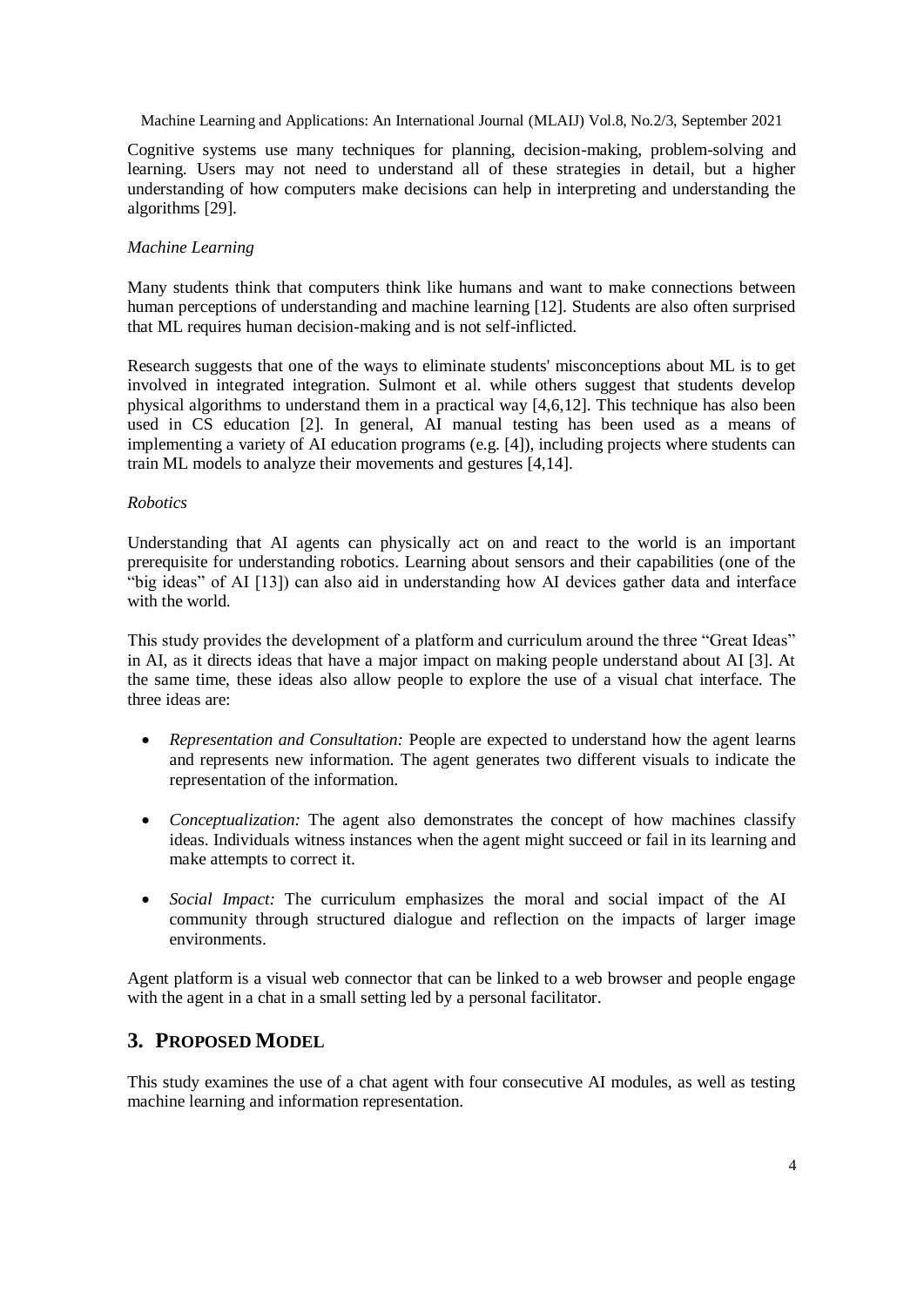It takes into account what roles conversations per se appear to play as part of information exchange.

- *Conversations as Revealment:* One significant role of conversation from an information retrieval perspective is to allow the two parties to reach an understanding as to what is required by the user, and what the answerer knows.
- *Initiative and Engaging Behavior:* A number of authors have studied how a "virtual human" should behave [6, 38]. For instance, Traum et al. describe desirable aspects of a system conversing with human-beings, such as being real-time and incremental as utterances are formed over time [36]. Mixed initiative refers to both the human and the system having initiative at different points in time [1, 10, 25]. For instance, the agent may take initiative to clarify or elicit information from the user whenever appropriate, while allowing the user to drive the conversation at other times.

Recently, Christakopoulou et al. [9] studied whether to ask absolute or relative questions, comparing the utility of each for learning about users. They also asked questions contextually, based on what is already known. that characterize the solution space and allowing the user to express and modify their criteria. In each back and forth step in a conversation, the system provides some information to the user, and the user responds. Existing approaches are summarized in Figure 1.



Figure 1. Conversation action space

The simplest design would be for the user to provide either a binary or ordinal score in response to a question, or a preference given two or more choices.

A more sophisticated feedback from the user would be a critique [23, 28] that indicates in what way the item or partial item presented by the system does not represent the user's information need.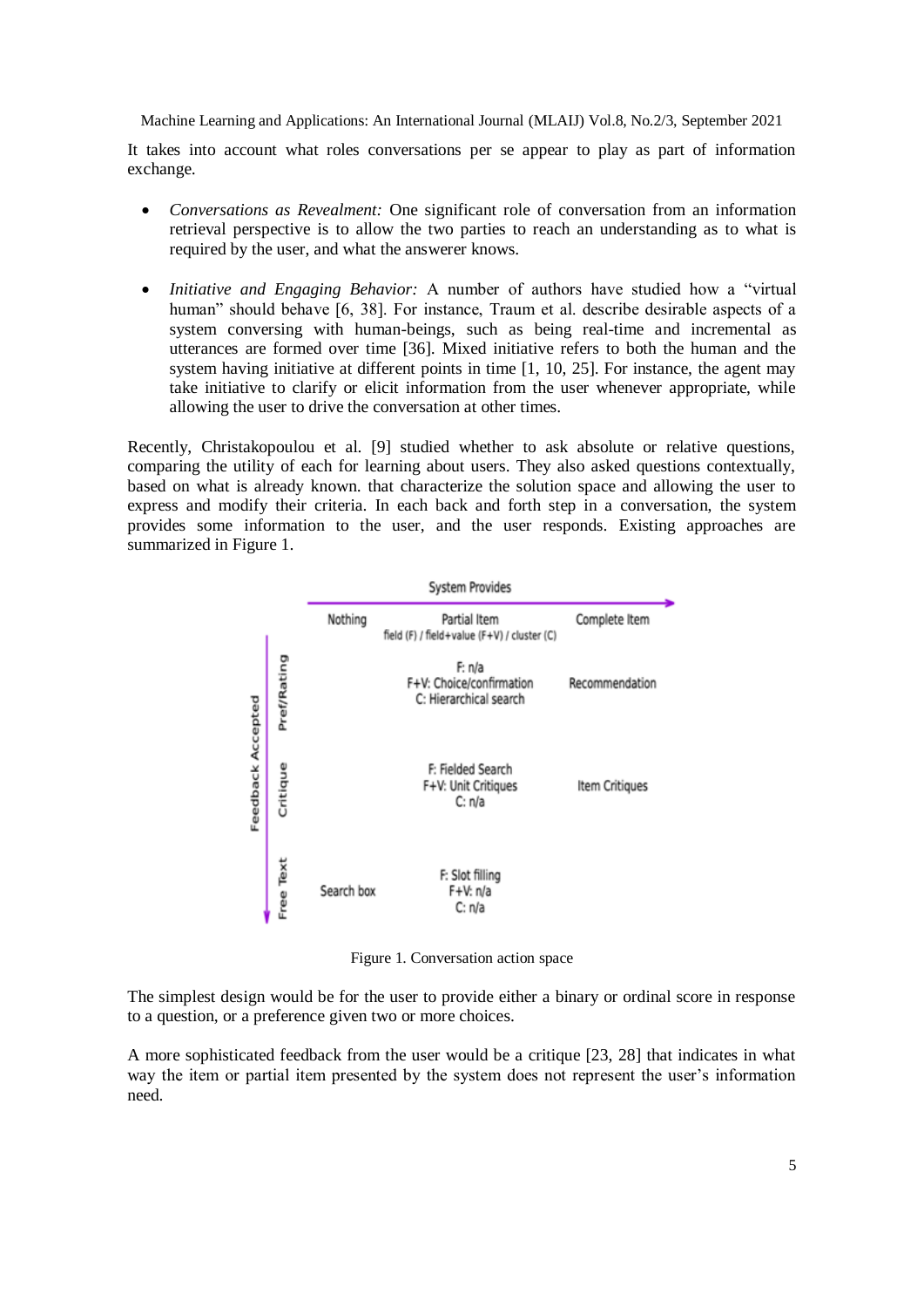The most detailed level of feedback a user may provide would be free text. Each of this would typically fall into a single cell as indicated in the Figure 1.

As seen in Figure 1, the system may provide three types of feedback, and expect three types of responses in return. Each cell describes related work that falls into the appropriate category. Many of the partial item field  $(F)$  or field+value  $(F+V)$  interaction approaches are often considered variants of faceted search. Let's now describe each of the labeled cells in turn:

#### *Null System - Free Text User*

This is the starting point for most information retrieval systems such as Web search engines, and often for conversational systems where the user may specify many possible requests (such as commercial intelligent agents including Siri). The user is simply presented with a search box into which any query can be entered.

#### *Partial Item System - Pref/Rating User*

A user may be presented with partial information about matching items in various ways. The most common approach is for a conversational system to confirm a slot that has been inferred, such as "you are looking for a sushi place, correct?".

Some systems may also cluster items, asking for a preference. For instance, it might ask "would you prefer to a fancy restaurant, or an inexpensive one?".

A third interaction mode, where a preference is elicited over a set of (feature,value) pairs would for instance "would you prefer a laptop with a 12 inch screen for \$1000, or a laptop with a 14 inch screen for \$1200".

#### *Partial Item System - Critique User*

In the simplest case, fielded search provides users with a selection of known fields and users may select or specify ranges for any property they desire. This is common in online shopping scenarios, where often the allowed field values are pre-specified. In other settings a user is presented with specific individual facet values. Some commercial intelligent agents allow users to clarify in this way, rather requiring a simple yes/no.

#### *Partial Item System - Free Text User*

When a system asks a user to fill in a particular aspect of an information need, this is usually referred to as slot filling. As an example, some travel systems require users to specify travel details to complete a structured query over a public transit schedule.

#### *Complete Item System - Pref/Rating User*

Classic approaches to recommendation often request ratings of items to learn a user model for further recommendations. These may be absolute rating requests ("how much did you enjoy the movie Kill Bill?") or preference requests ("did you enjoy Kill Bill or Pride and Prejudice more?").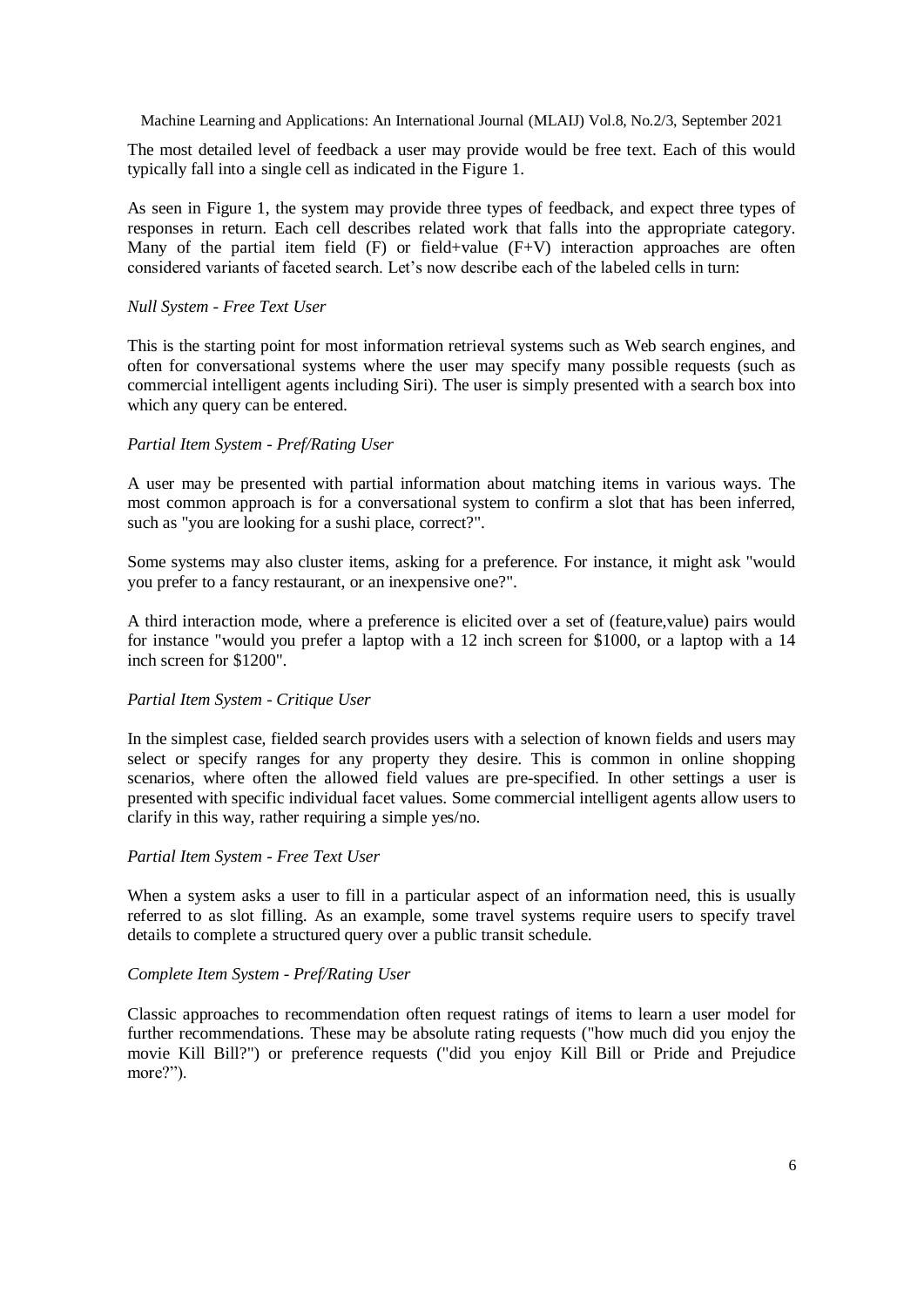*Complete Item System - Critique User* 

In this case, a system may select a given item, then allow the user to refine their information need anchoring of the properties of the item. For instance, Reilly et al. [28] describe a system where users are presented with an item and possible ways the information need can be refined. Users may select a pre-defined rich critique that allows the system to move closer to the user's goals.

Regarding the use of semantic analysis tools for feedback and conversation, the strength of Latent Semantic Analysis (LSA) to measure text similarity has been demonstrated in many research studies (e.g., Chen, Chen, & Sun, 2010; Sung, Liao, Chang, Chen, & Chang, 2016). Sung et al. (2016) used some articles to construct a latent semantic space with 250 dimensions and the LSA was used to compute the semantic similarity between pairs of sentences, such as user summary, expert's summary, or the source text. On account of the concept of new versus given information is related but distinct from the concept of text similarity, Hu, Cai, Louwerse, Olney, Penumatsa, and Graesser (2003) adapted the standard LSA and proposed the LSA based measure called a span method to detect given and new information in written discourse.

## **3.1. Conceptual Framework**

This paper explores a ML based method based on a reward model for discourse analysis which is used to reveal the process of interaction and knowledge construction, investigate user behaviors and discourse content, and acquire deeper understanding of engagement in collaborative learning (e.g., Peng & Xu, 2020) by breaking the problem into two parts:

- (1) learning a reward function from the feedback of the user that captures their intentions and
- (2) training a policy with reinforcement learning to optimize the learned reward function.

In other words, we separate learning what to achieve (the 'What?') from learning how to achieve it (the 'How?'). We call this approach reward modeling.



Figure 2. Schematic illustration of the reward modeling setup

Figure 2 illustrates the basic setup in which a reward model is trained with user feedback and provides rewards to an agent trained with RL by interacting with the environment.

As we scale reward modeling to complex general domains such as language modeling techniques, there can be various challenges. A reward model is trained to learn user intentions by means of feedback provided in online communities and provides rewards to a reinforcement learning agent that interacts with the environment, in this case, the social media platform. Both processes happen concurrently, thus the model is being trained with the user in the loop.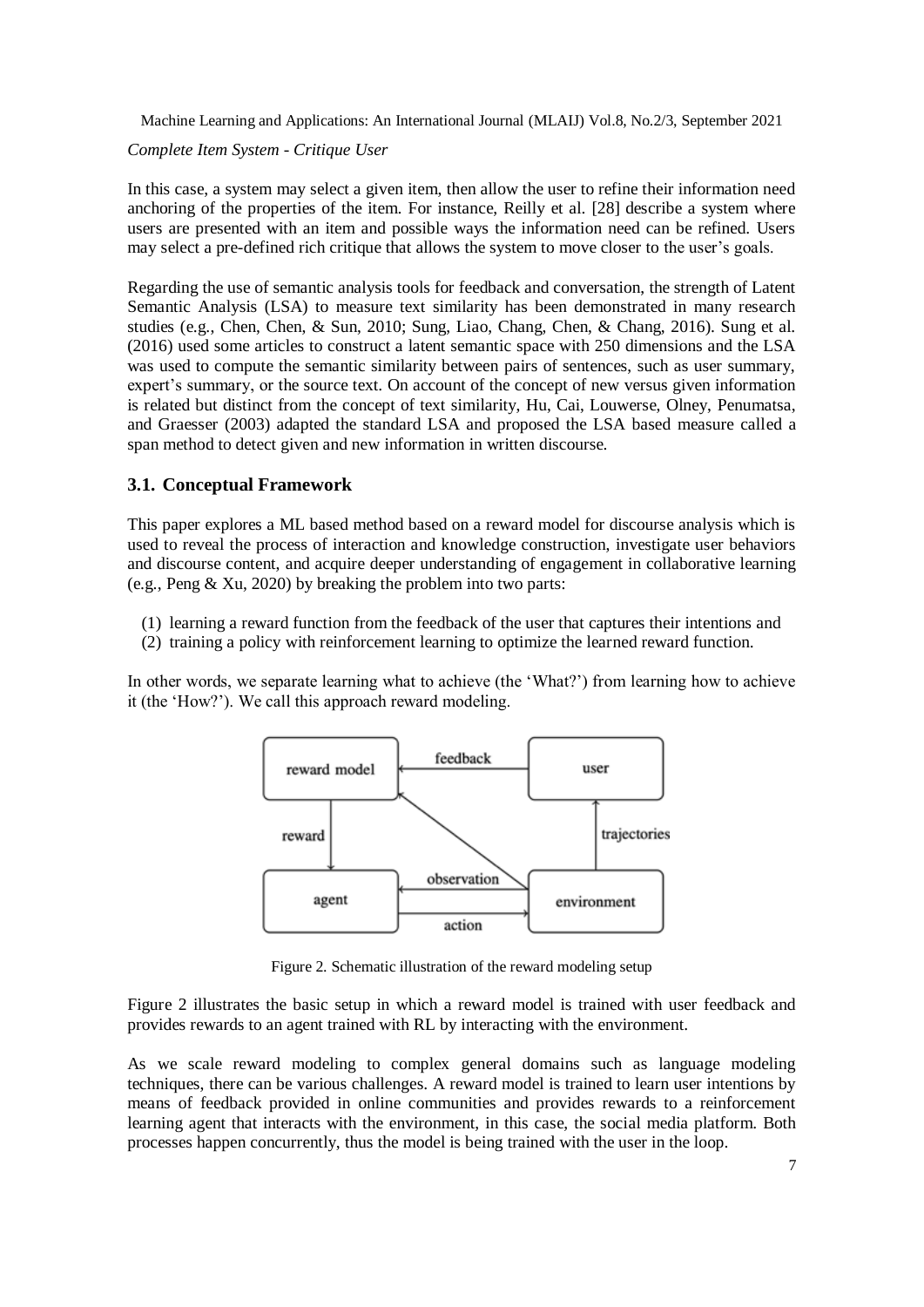Consider this simple existence proof: let H be the set of histories that correspond to aligned behavior- aka relevant post content- in a social media setting If the set H is not empty, then there exists a reward function r such that any corresponding optimal policy  $\pi *$  produces behavior from H with probability 1.

A trivial example of such a reward function r rewards the model every few steps if and only if its history is an element of the set H. In theory we could thus pick this reward function r to train our RL model. However, in practice we also need to take into account whether our reward model has enough capacity to represent r, whether r can be learned from a reasonable amount of data (given the inductive biases of our model), whether the reward model generalizes correctly, and whether the resulting behavior of the RL model produces behavior that is close enough to H.

## **3.2. Overview of AI Modules**

Based on the reward modeling, the AI curriculum consists of four modules: "Do You Know the Agent?", "Teaching a Lawyer", "Machine Witnessing", and "AI and Ethics". Before entering the first module, individuals learn to communicate with the agent through an introduction, where the agent greets and talks with them.

Part 1, "What Does the Agent Know?" introduces people to represent information and consultation using mind maps. The representation method used is a mind map or "mind map", which people can analyze to find relevant attributes. Positive attributes (existing) are shown as blue circles, and negative (missing) circles are shown as red circles. Users can also analyze the corpus given by the agent to create mind maps, and thus draw connections between natural language sentences and related mind map details.

In the next module, Module 2, "Teaching Agent", individuals are assigned the task of providing the agent with data on selected subjects. People can give the agent any information about a topic they would like to find. This enables them to put AI learning experience into their knowledge and interests. Agent works as an AI with minimal knowledgeable information, and users help an agent create mind maps on each topic. The concept map concept is presented in Module 1 and is based on the following modules.

Module 3: "Machine learning", is where users look at the learning process and the agent's thinking. They ask the agent to make a guess based on a previously taught concept and the agent calculates the similarity of the words in each concept by using words that represent the words representing the agent ideas and showing these schools using a bar graph. It is important for users to understand why and why the agent may be incorrectly guessing by drawing a link between similarities within Module 2 mind maps and Module 3 scores, and how to use this link.

In the final module, Module 4, "AI and Ethics", facilitators lead a discussion on how data negotiating agents and data-learning agents are used in society with both positive and negative outcomes. These discussion questions are divided into the Learning Resources section. Users can think of situations where the agent makes mistakes, and then be asked questions such as, "Will the agent know if what we are teaching is right or not?" and "How would you feel if an agent found out something wrong with you?". The purpose of this section is to empower users with AI design tools with ethical principles. The study also aims to test users on the social consequences of mistakes made by AI, and how they can reduce injuries (Payne 2019).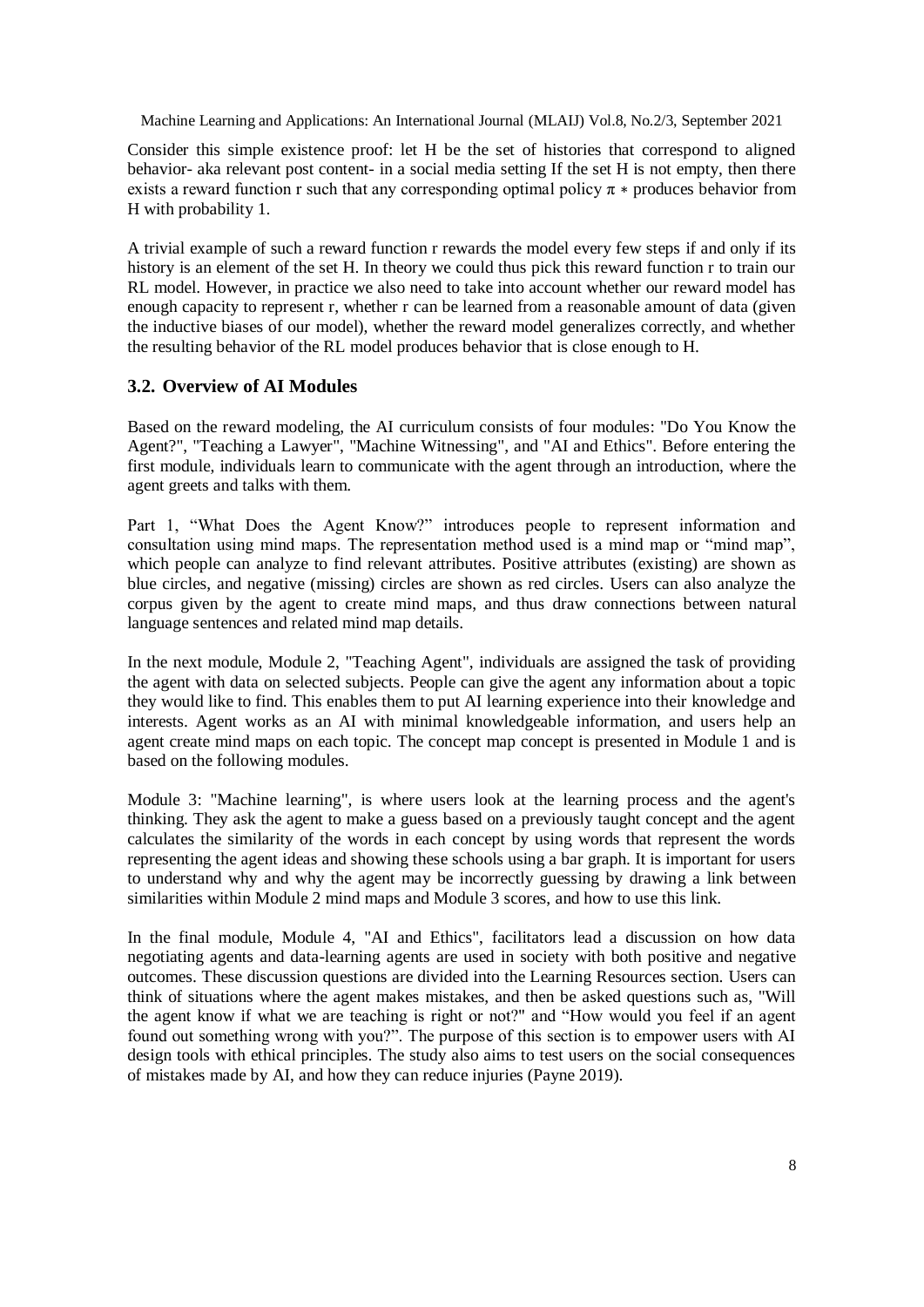## **3.3. System Design**

The system is designed to be easy to use. It can be used using any browser anywhere you have internet access. The main features of the program are (1) a speech synthesizer, (2) a speech identifier, (3) a semantic parser, (4) a word map classifier, and (5) a website visualizer, as follows:

*1. Speech amplifier:* This section includes the voice of the agent using the Web Speech API. It should be noted that a particular word from the visual interface of speech recognition should be chosen so that it is not as gender neutral as possible. (A common advice is to refer to the agent as "it" instead of "he" or "she".)

*2. Speech identifier:* This section converts user speech to text using the Web Speech API.

*3. Semantic parser:* This section performs natural language processing using NLTK [29, 32, 17, 18] and CoreNLP tools (Manning et al. 2014). The NLTK toolkit works with words, while the CoreNLP toolkit renders parts of speech [30] and processes sentences obtained from speech recognition. The adjective performs the following three functions used in each function.

*a) Name identification:* As a job introduction, the agent asks people for their name and location. The relay conveys the input received after each query, removing all nouns, proper nouns, and foreign names. The specified name or location is the appropriate last name seen.

*b) Subject Identification*: In the first module, the tester identifies which user the question is asking. Since the number of ideas that the agent is aware of is limited, the examiner searches for these ideas. When a familiar concept is found, the parser retrieves the identified concept and a pre-programmed mind map is displayed to users. These mind maps are created offline using a third-party explorer capability.

*c) Mind Map Builder:* In Modules 1 and 2, the agent demonstrates his / her knowledge of ideas and words on mind maps that are generated according to sentence structure and speech components. An adjective identifies a field of concept for the interaction between descriptive words and a topic (e.g., a negative interaction between water and desert), and then sends this information to a web browser.

*4. Classifier:* This section classifies the word by comparing word representation using NLTK's Wordline Interface (Loper and Bird 2002; Fellbaum 1998). In each sense, all the descriptive words are compared to each other. Once the similarity between all pairs has been calculated, the overall similarity between a concept and topic is its weighted average similarity score. The classifier returns a normalized score for each topic, denoting the topic with the highest similarity score to be the topic that the concept relates to.

*5. Visualizer:* This section creates mind maps and histograms based on pre-defined sentences and user-defined sentences using D3.js [15, 25].

To show how the parts fit together, in the introduction, the system prompts the user to speak; sends a user voice response to a browser-based speech recognition, which converts the response into text; stores text response to user location session data; sends a text response to a server-based server, processing the text for important details; returns the processed information to a browserbased speech compiler, which causes the agent to speak, causing the user to speak again; and repeats the process until it ends the conversation.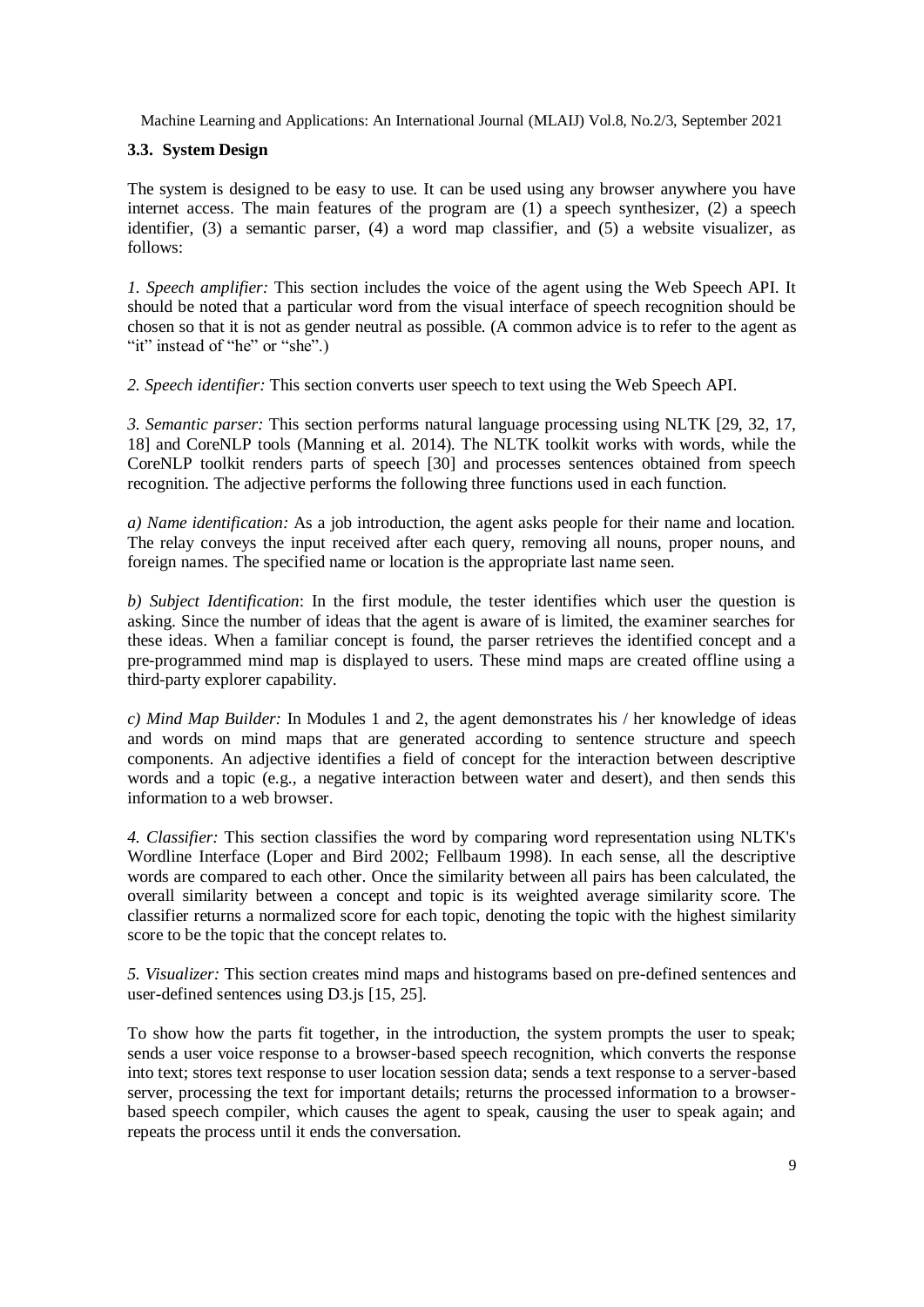Figure 3. includes a view of the histogram, which shows similarities between the concept and the sentence of the title.



Figure 3: (a) Mind map composed of sentences in (b). This is shown in Module 2 on the agent's website. (b) Users of sentences have informed the agent during the study.

# **4. RESULTS AND DISCUSSION**

To measure system performance, a small pilot study can be done to determine if people understand the visual representations. Once hired people can hear about the three different perspectives on information representation (Modules 1 and 2) and the three different machine learning perspectives (Module 3) shown in Figure 4.



Figure 4: As shown in the orange bar in this histogram view, the agent can guess which concept will affect it.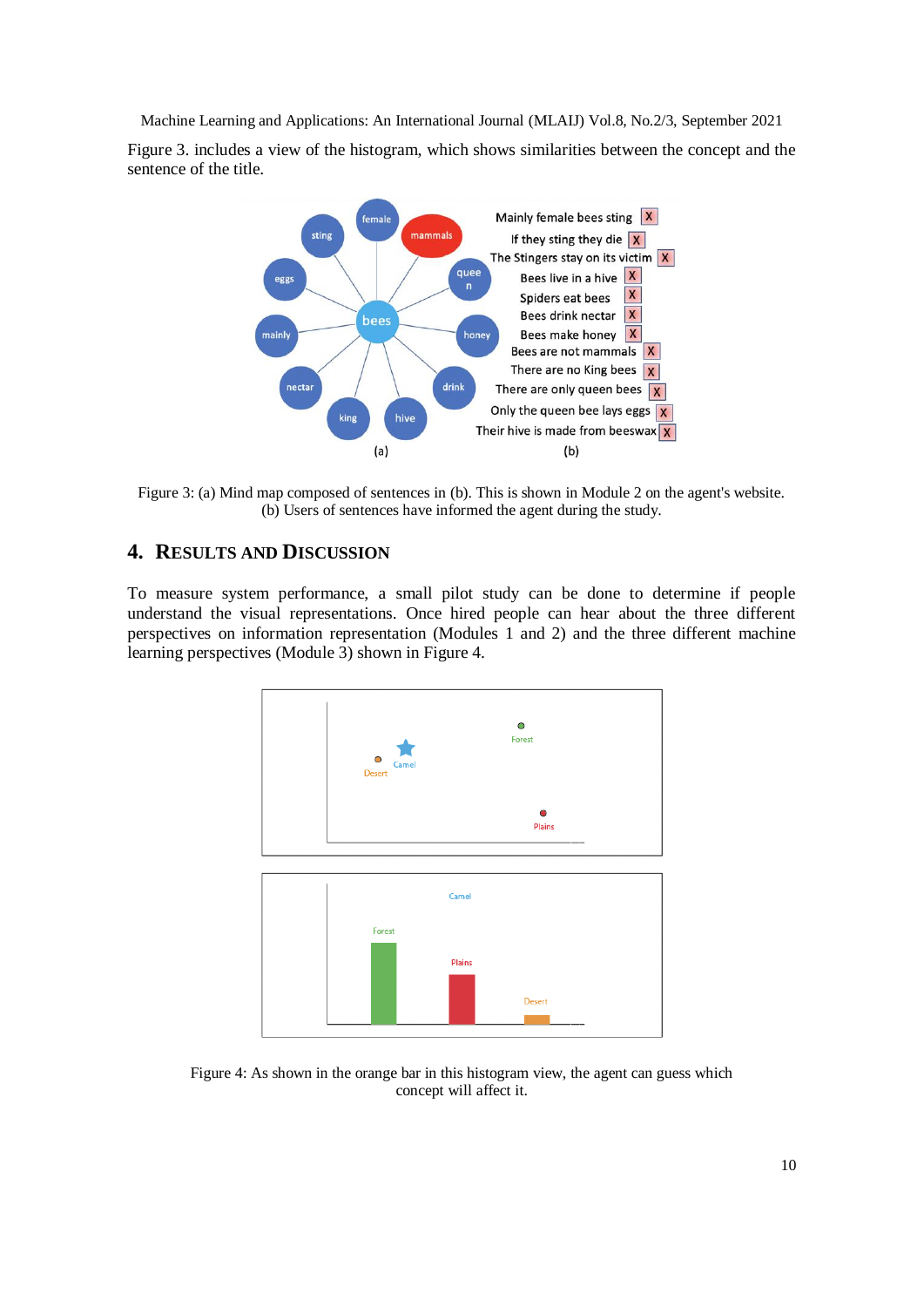Testing can also be done even if the knowledge of the learning platform and the content of the training improves people's understanding of how machines represent information and learn. Specifically, the level of user engagement can be assessed by measuring the number of sentences used in the conversation with the agent, and whether it corresponds to their level of understanding.

A consistent test protocol can be followed at different times. The size of the session can be from one to four, each with a facilitator. First, researchers can randomly test participants' information on voice assistants such as Siri and Alexa via icebreaker. After this, they can conduct a prefollow-up test for the agent (Figure 5). Modules 1 to 4 must then be completed respectively. All work will last ∼60-80 minutes depending on the length of the conversation. People should do all the tests individually on paper and without the slightest distraction from the investigators. In addition to the measurement data from the test, researchers can also perform video recordings of the time, participants in log sentences contribute and record users' responses to test questions.



Pre vs. Post-Assessment Responses to Questions

Figure 5: Sample responses to pre- vs. post-examination

#### **Assessments**

To answer the idea that people can learn effectively and to understand how machines learn, the following questions can be asked for assessment purposes:

- **1.** What sentences can you say to the facilitator to create the following mind map in Figure 1? (This tests their understanding of how information is represented.)
- **2.** What can you tell the agent about a particular name so that he can correctly guess the related topic? (This tests their understanding of how the agent reads.)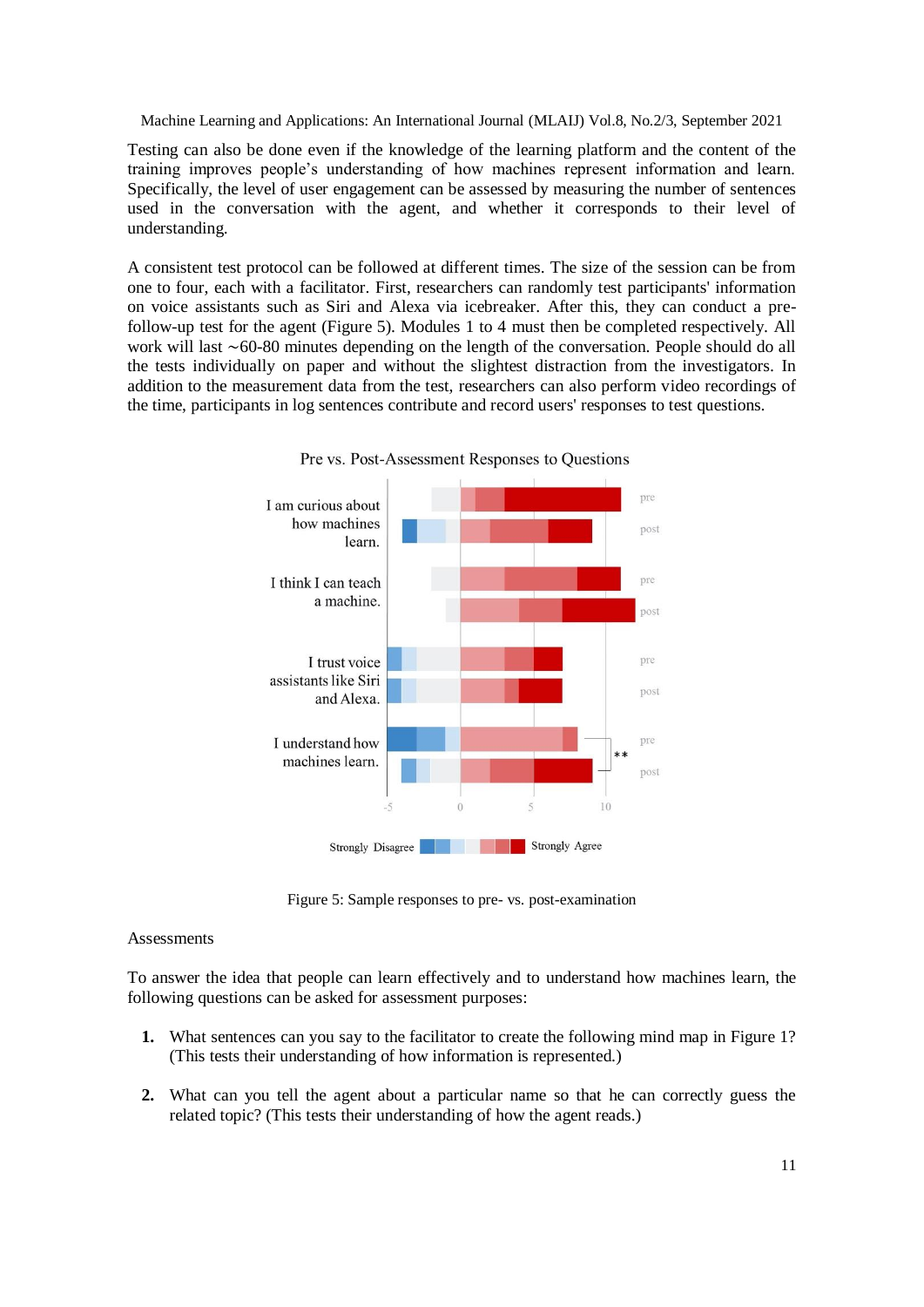- **3.** Why would an agent find it difficult to match another word to a particular topic even if he knows everything that needs to be known about them? (This is an open-ended questionnaire for examining potential mistakes an agent may make.)
- **4.** Have you ever tried to mention the name 'agent' to the agent? If not, ask your tutor if you can try. Does the agent recognize its own name? If not, why not? Can you think of another name the agent would not see? (This is an open question in the agent's internal language management.)

These pre- and post-test assessments can also be used to assess individual self-awareness as an engineer and motivation to learn. People can be asked to rate how much they agree or disagree with the various statements on a scale of 1 to 5.

- 1. I want to know how a machine learns.
- 2. I think I can teach it to the machine.
- 3. I trust voice assistants like Siri and Alexa.
- 4. I understand how the machine learns.
- 5. The activities we have done today have been helpful in learning how machines learn. (Posttest only.)
- 6. The mind map of each concept and topic helped me think about the agent's brain. (Post-test only.)
- 7. The histogram helped me to understand how the agent made decisions. (Post-test only.)

# **5. CONCLUSION AND FUTURE SCOPE**

This work introduces a development framework for a conversational agency that educates individuals about the representation of information and machine learning.

By training an agent, recognizing his mistakes, and retraining an agent, individuals can make sense of the intelligence of a representative. In the future, the content of the agent training should be expanded to address more topics in AI. Hopefully, this work will promote more AI training content using conversational agents and viewing tools to help individuals understand the AI algorithms.

The current framework of research has some limitations. First, it includes a small number of participants. Further testing may reinforce the claim that the agent is operating. Also, there is a need to create a future iteration of this study in which researchers can compare the performance of the visual interface of another chat agent.

Computer scientists usually rely on statistical tools to demonstrate that a particular underlying factor had a "causal" effect on the outcome of interest. While in the natural sciences, causal effects are measured using lab experiments that can isolate the consequences of variations in physical conditions on the effect of interest, more often than not, social life (including education through means of AI) do not permit lab-like conditions that allow the effects of changes in the human condition to be precisely ascertained and measured. This would merely provide evidence on *one* of the causes, which may not even be one of the more important factors. In a quest for statistical "identification" of a causal effect, scientists might often have to resort to techniques that answer either a narrower or a somewhat different version of the question that motivated the research. So, research can rarely substitute for more complete works of synthesis, which consider a multitude of causes, weigh likely effects, and address spatial and temporal variation of causal mechanisms.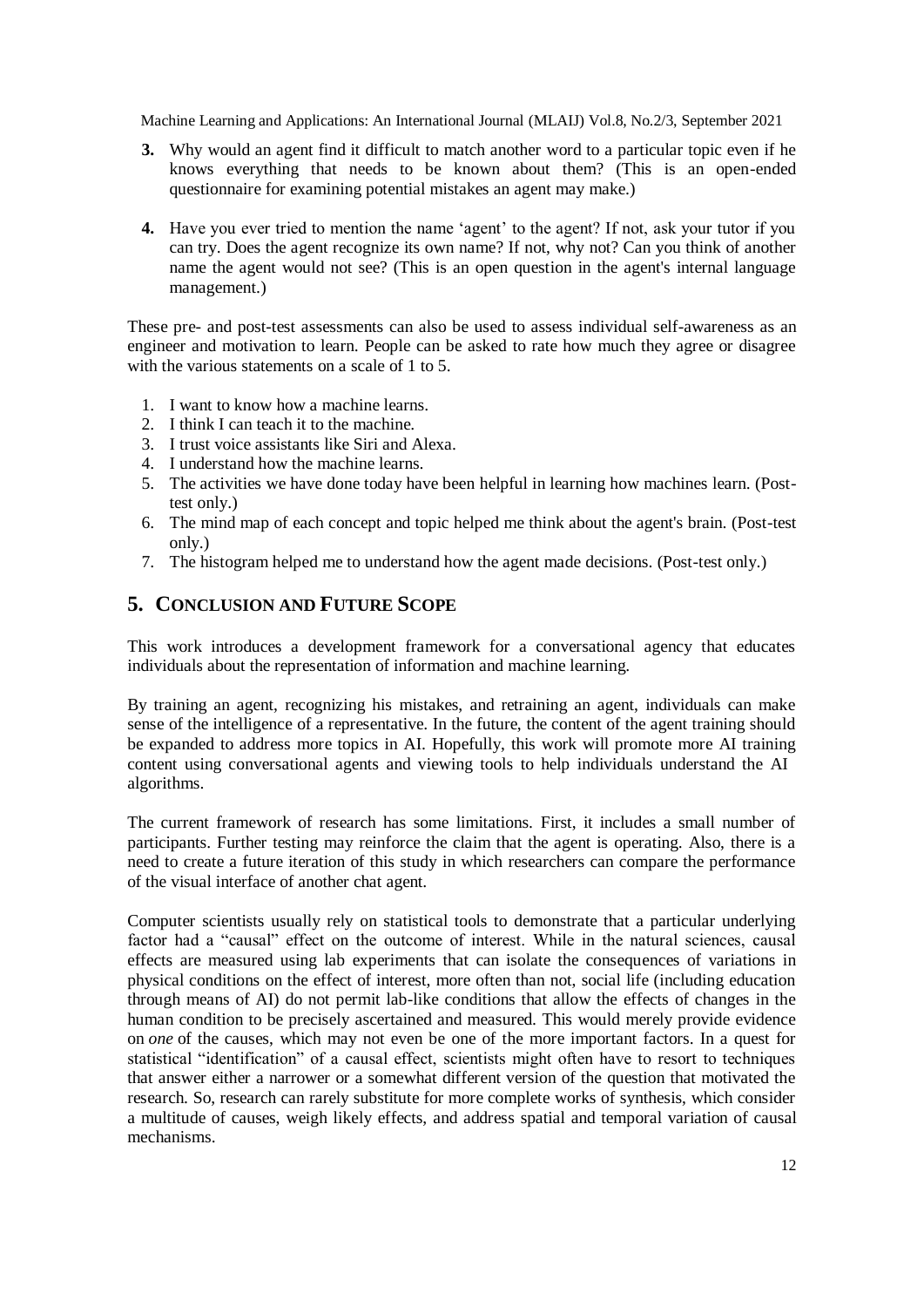For this study to be conducted, there is a need to control how participants interact with the agent by reducing their knowledge required for participants to be able to train the agent in real time. Last, but not least, the skills and design considerations outlined in this paper will need to be expanded to keep pace with new discoveries, technologies, and rapidly changing social norms. Researchers and educators of AI, and related technology and education communities should be encouraged to both participate in intimate discussions and design considerations in this paper and use them to lead and promote artistic and future research on AI learning.

#### **REFERENCES**

- [1] Agre, P. E. (1994). Surveillance and capture: Two models of privacy. The Information Society, 10(2), 101–127.
- [2] Allen, J. (2016). Topologies of power. Beyond territory and networks. Routledge.
- [3] Bratton, B. (2015). The Stack: On software and sovereignty. MIT Press.
- [4] Bucher, T. (2018). If...then: Algorithmic power and politics. Oxford University Press.
- [5] Castañeda, L., & Selwyn, N. (2018). More than tools? Making sense of the ongoing digitizations of higher education. International Journal of Educational Technology in Higher Education, 15(1).
- [6] Decuypere, M. (2019a). Open Education platforms: Theoretical ideas, digital operations and the figure of the open learner. European Educational Research Journal, 18(4), 439–460.
- [7] Decuypere, M. (2019b). Researching educational apps: ecologies, technologies, subjectivities and learning regimes. Learning, Media and Technology, 44(4), 414–429.
- [8] Decuypere, M. (2019c). STS in/as education: where do we stand and what is there (still) to gain? Some outlines for a future research agenda. Discourse: Studies in the Cultural Politics of Education, 40(1), 136–145
- [9] Dieter, M., Gerlitz, C., Helmond, A., Tkacz, N., Vlist, F., Der, V., & Weltevrede, E. (2018). Store, interface, package, connection : Methods and propositions for multi-situated app studies. CRC Media of Cooperation Working Paper Series No 4.
- [10] Drucker, J. (2020). Visualization and Interpretation: Humanistic Approaches to Display. MIT Press. Journal of New Approaches in Educational Research, 10(1)
- [11] Mathias, Decuypere The Topologies of Data Practices: A Methodological Introduction Fedorova, K. (2020). Tactics of Interfacing. Encoding Affect in Art and Technology. MIT Press. Goriunova, O. (2019). The Digital Subject: People as Data as Persons. Theory, Culture & Society, 36(6), 125–145.
- [12] & Ruppert, E. (2020). Population Geometries of Europe: The Topologies of Data Cubes and Grids. Science, Technology, & Human Values, 45(2), 235–261.
- [13] Gulson, K. N., Lewis, S., Lingard, B., Lubienski, C., Takayama, K., & Webb, P. T. (2017). Policy mobilities and methodology: a proposition for inventive methods in education policy studies. Critical Studies in Education, 58(2), 224–241.
- [14] Gulson, K. N., & Sellar, S. (2019). Emerging data infrastructures and the new topologies of education policy. Environment and Planning D: Society and Space, 37, 350–366.
- [15] Hartong, S. (2020). The power of relation-making: insights into the production and operation of digital school performance platforms in the US. Critical Studies in Education, 00(00), 1–16.
- [16] Hartong, S., & Förschler, A. (2019). Opening the black box of data-based school monitoring: Data infrastructures, flows and practices in state education agencies. Big Data & Society,  $6(1)$ ,
- [17] Lash, S. (2012). Deforming the Figure: Topology and the Social Imaginary. Theory, Culture & Society, 29(4-5), 261–287.
- [18] Latour, B. (1986). Visualization and cognition: Thinking with eyes and hands. Knowledge & Society, 6, 1–40. Retrieved from http://hci.ucsd.edu/10/readings/Latour(1986).pdf
- [19] Law, J. (2004). After Method: Mess in Social Science Research. Psychology Press.
- [20] Lewis, S. (2020). Providing a platform for "what works": Platform-based governance and the reshaping of teacher learning through the OECD's PISA4U. Comparative Education, 56(4).
- [21] Lewis, S., & Hardy, I. (2017). Tracking the Topological: The Effects of Standardised Data Upon Teachers' Practice. British Journal of Educational Studies, 65(2), 219–238.
- [22] Light, B., Burgess, J., & Duguay, S. (2018). The walkthrough method: An approach to the study of apps. New Media and Society, 20(3), 881–900.